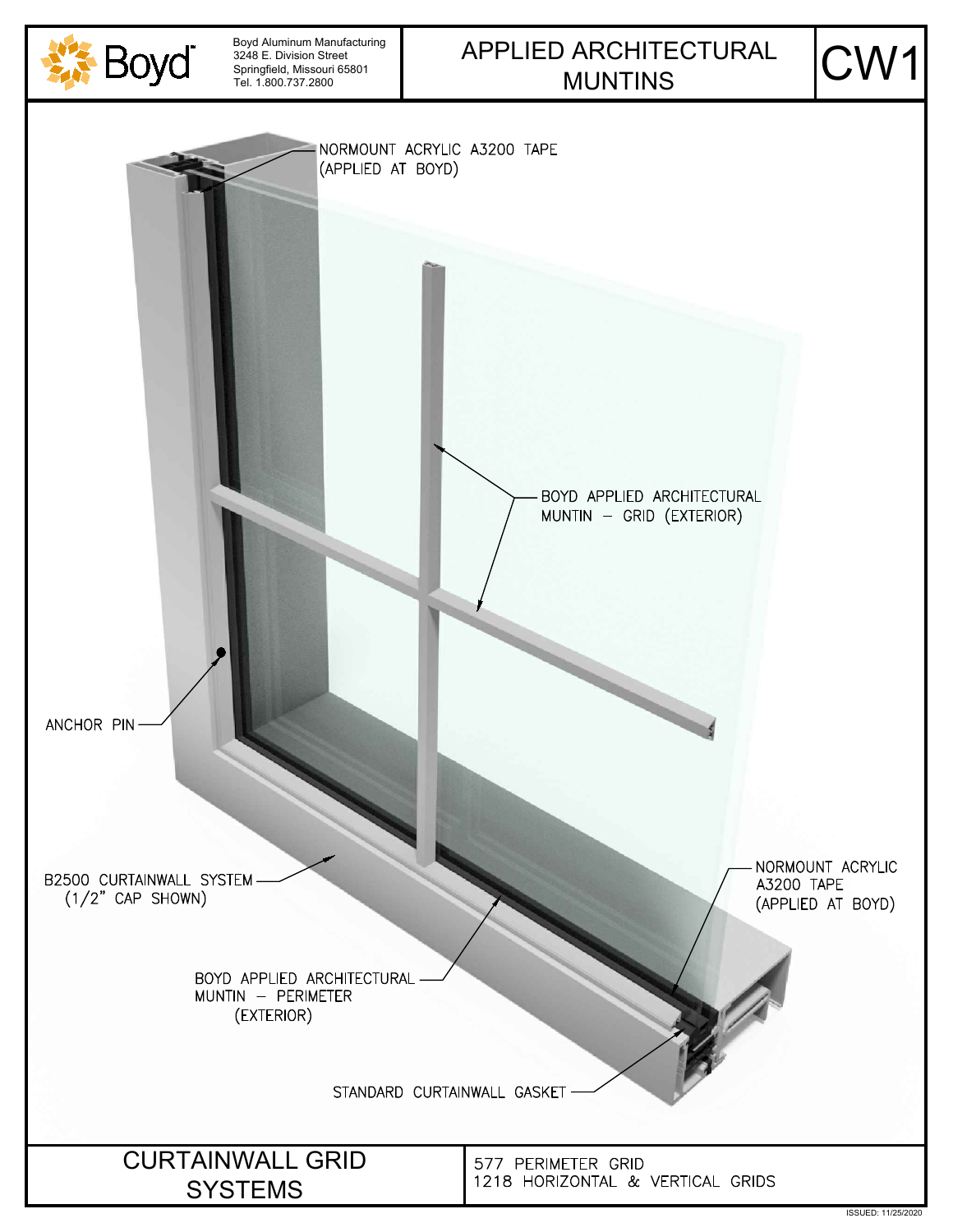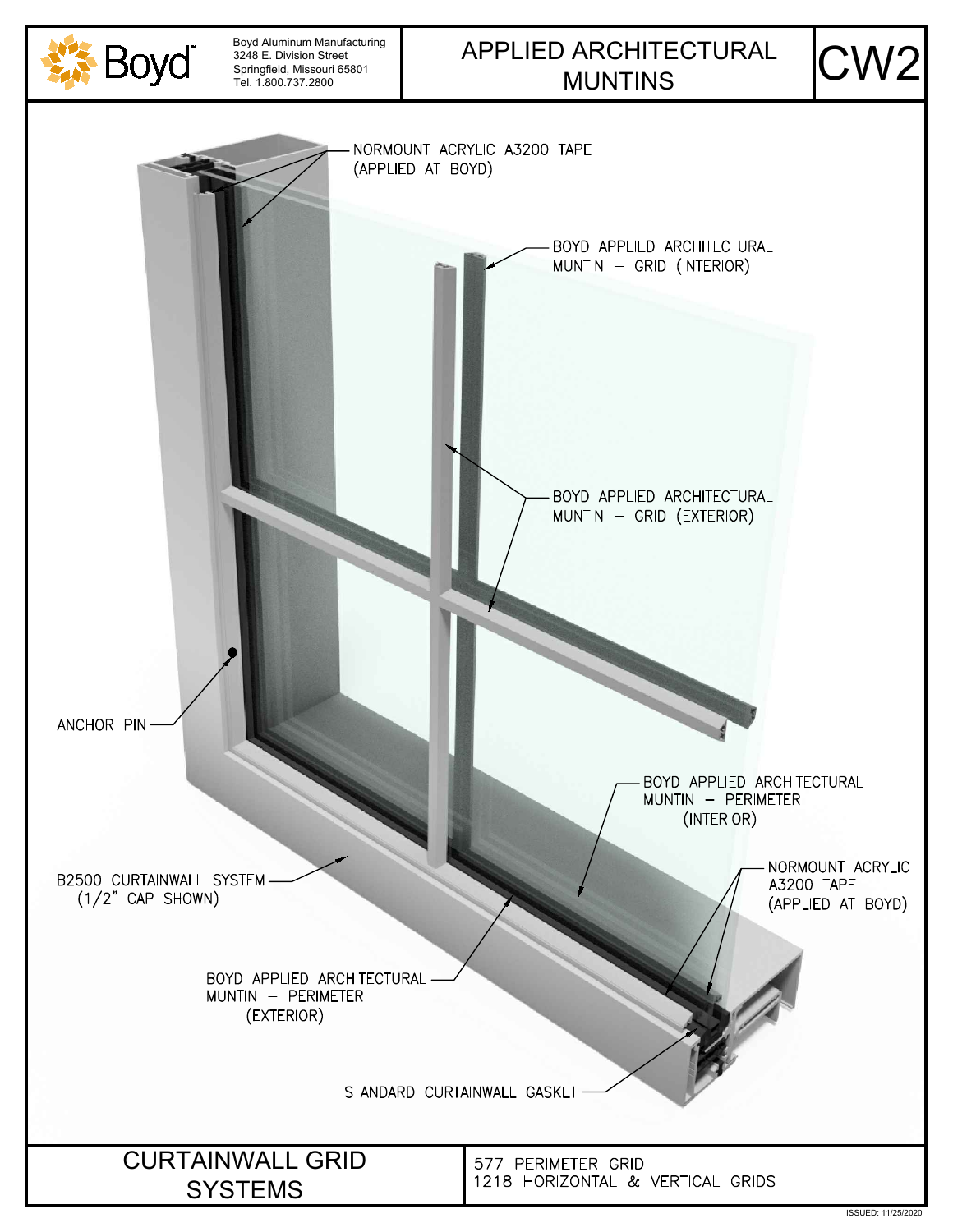

6005

c

 $3/4"$ 

 $3/4"$ 

 $1/16"$ 

 $1/16"$ 

 $11/16"$ 



OPTION<sub>1</sub>  $(1/2^r$  CAPS)  $\frac{OPTION 1}{(3/4" CAPS)}$ 

81 ||<br>81 ||

 $\mathbf{L}$ 

 $\lceil \rceil$ 

 $\lfloor \rfloor$ 

ผู

| <b>CURTAINWALL GRID</b> | 60 |
|-------------------------|----|
| <b>SYSTEMS</b>          | 60 |

 $\left| \right|$ 

 $\begin{array}{c} \hline \end{array}$ 

 $\mathbf{\mathbf{\mathsf{I}}}\mathbf{\mathsf{I}}$ 

 $\begin{array}{c} \hline \end{array}$ 

 $\mid \mid$ 

 $\bigcup$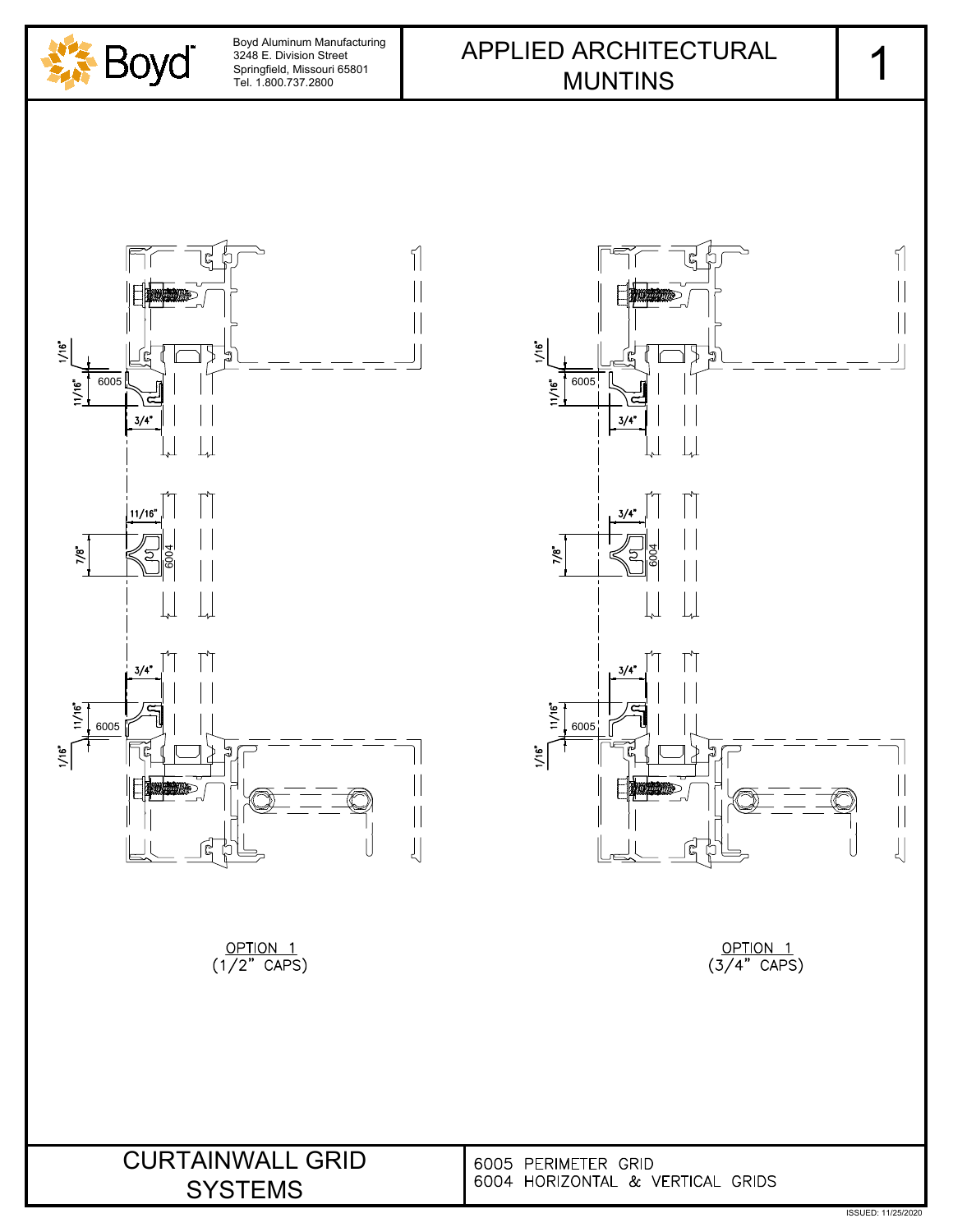





 $\begin{matrix} 1 \end{matrix}$  $\prod$  $\mathbb{Z}^n$ 57  $1/2"$  $1/2$  $1/2$ 577 [군식 ㅣ  $\mathcal{L}$  $\left|\right|$  $\begin{array}{c} \hline \end{array}$  $\left| \right|$ 

 $\frac{OPTION 2}{(3/4" CAPS)}$ 

CURTAINWALL GRID 577 PERIMETER GRID<br>
SVSTEMS
948 HORIZONTAL & VERTICAL GRIDS SYSTEMS

2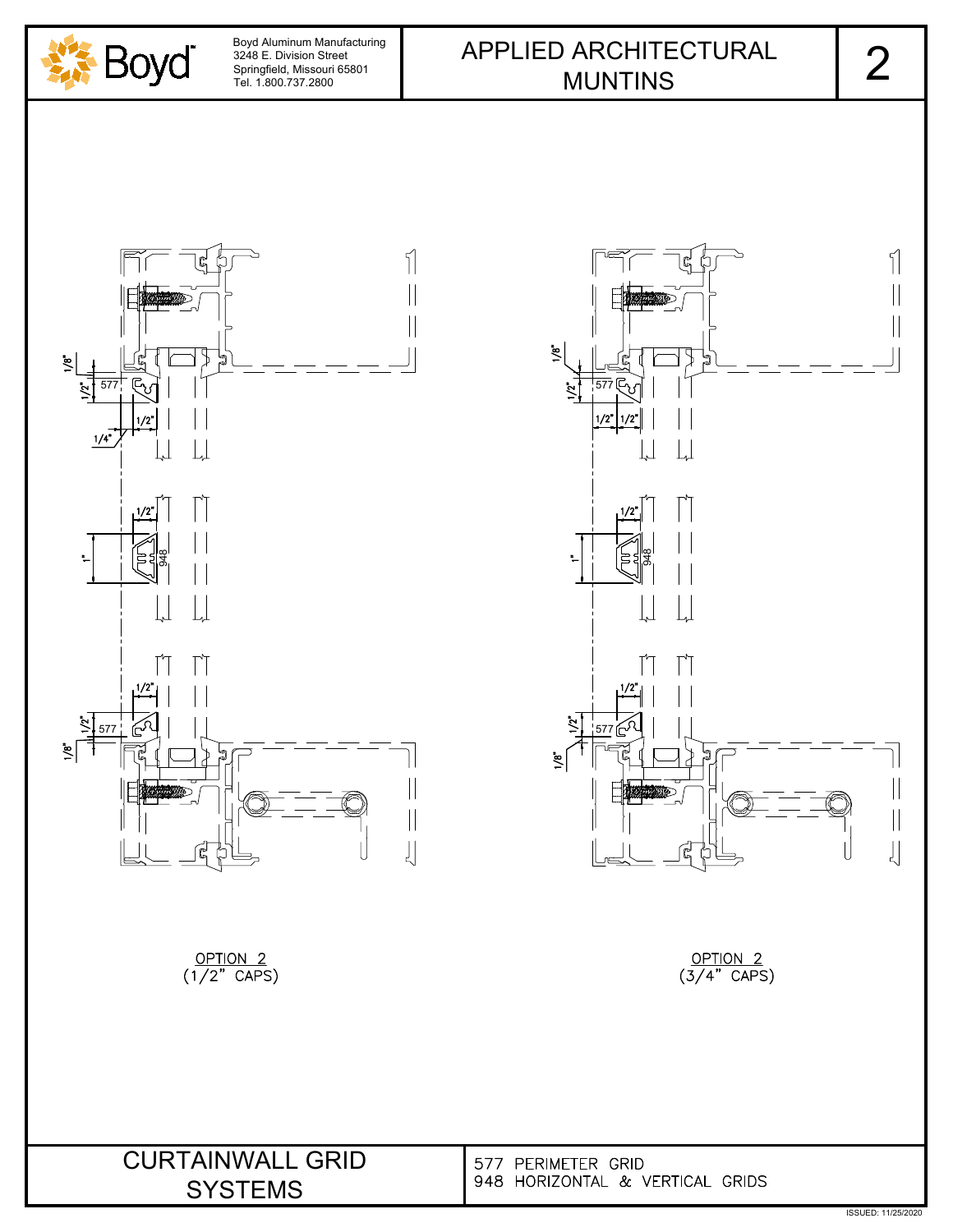





 $\frac{\text{OPTION 3}}{\text{(3/4" CAPS)}}$ 

SYSTEMS

 $\frac{OPTION 3}{(1/2" CAPS)}$ 

CURTAINWALL GRID 577 PERIMETER GRID<br>
SACTELLE 824 HORIZONTAL & VERTICAL GRIDS

3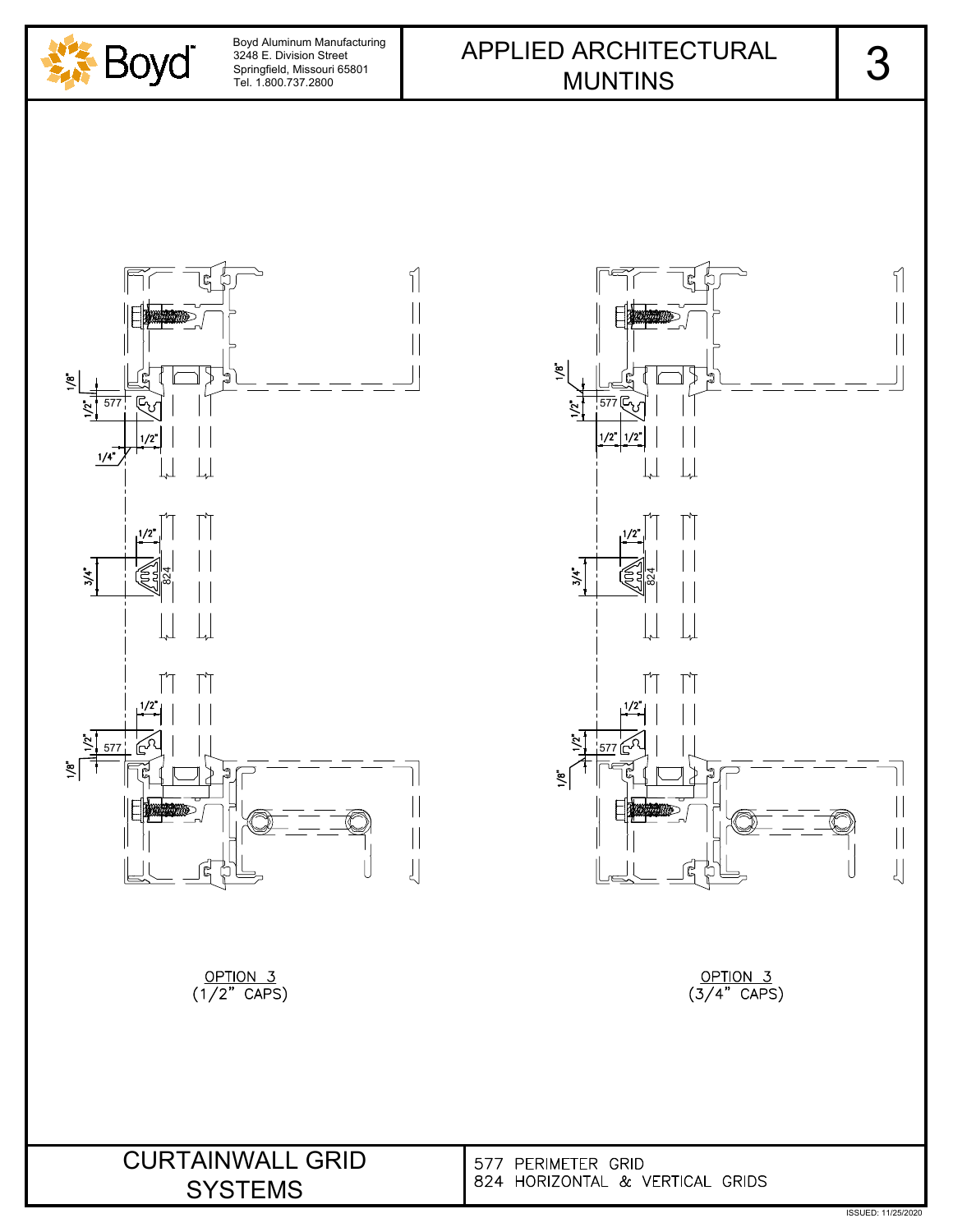





OPTION 4  $\overline{(3/4" CAPS)}$ 

CURTAINWALL GRID 577 PERIMETER GRID<br>
SVETENG 1218 HORIZONTAL & VERTICAL GRIDS SYSTEMS

4 |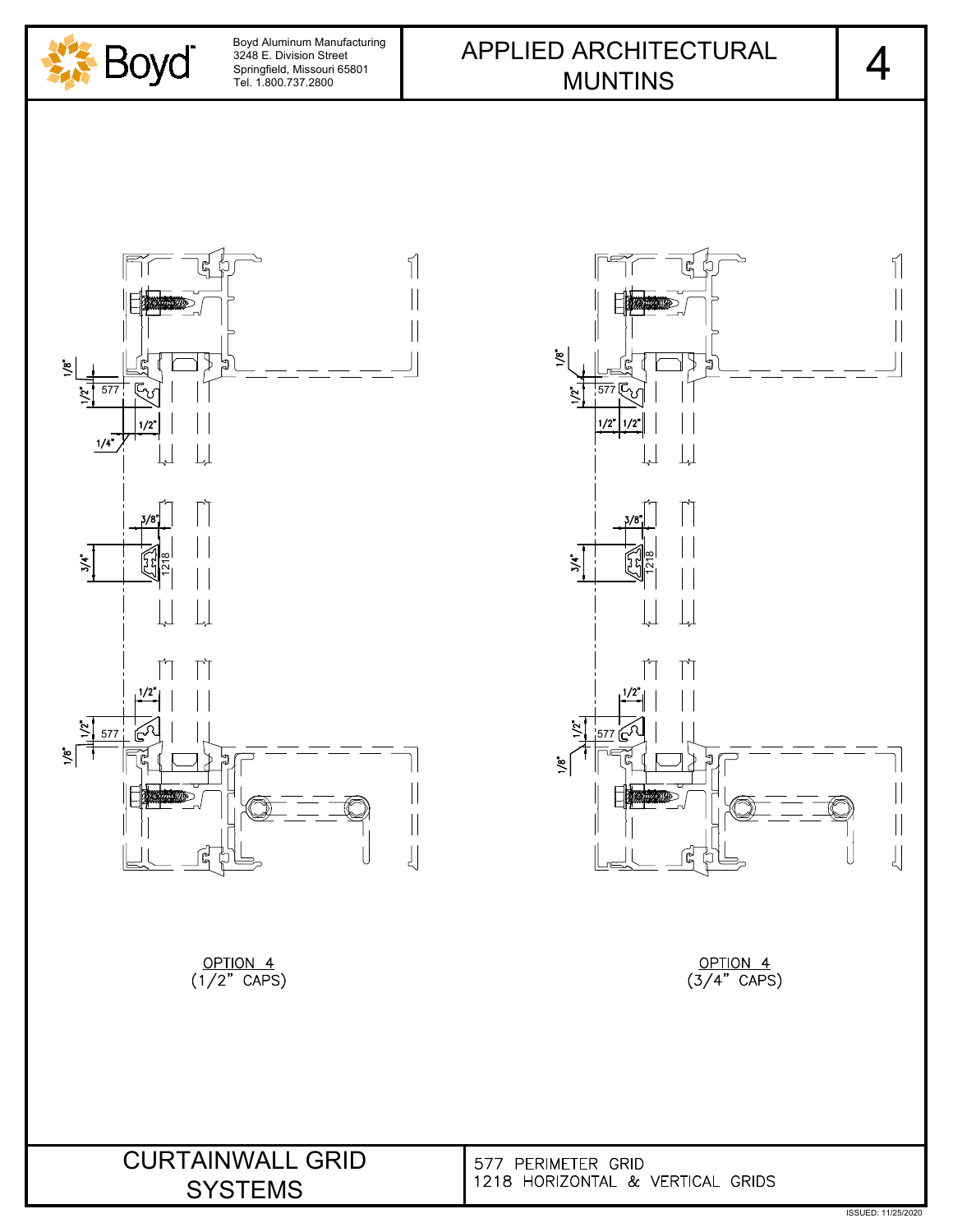





 $\frac{\text{OPTION} \quad 5}{(3/4" \quad \text{CAPS})}$ 

CURTAINWALL GRID 577 PERIMETER GRID<br>
SVETENG 1219 HORIZONTAL & VERTICAL GRIDS SYSTEMS

5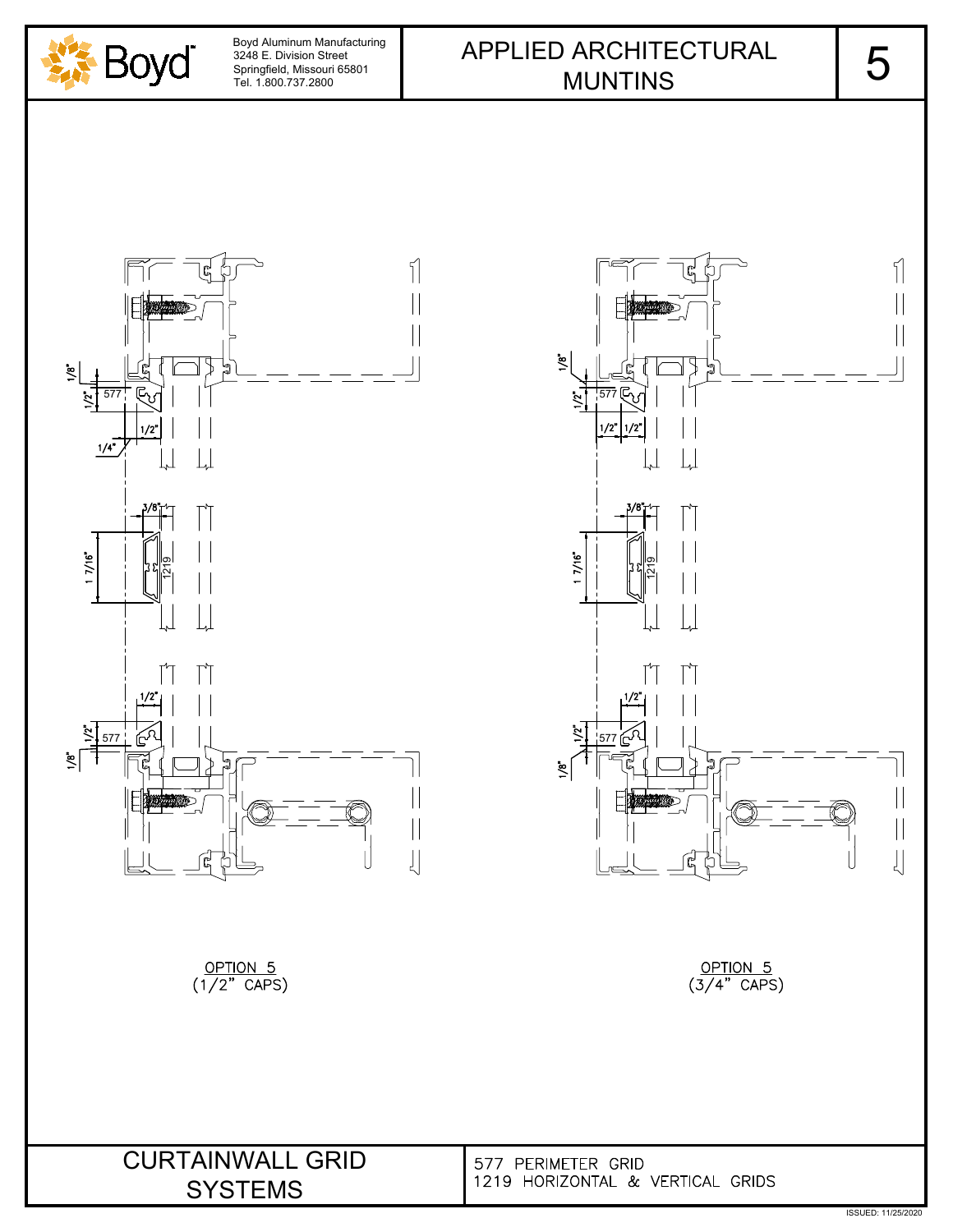

 $\tilde{s}$ 

เผ



 $\frac{\text{OPTION} \quad 6}{(1/2" \quad \text{CAPS})}$ 

577 다녀 ㅣ ë  $1/2$  $\begin{array}{c} \hline \end{array}$  $5/16"$ ें  $\leq$  $\left|\right|$  $\frac{1}{2}$ 

 $\frac{\text{OPTION} \quad 6}{(3/4" \quad \text{CAPS})}$ 

CURTAINWALL GRID 577 PERIMETER GRID<br>
SVETENS 1220 HORIZONTAL & VERTICAL GRIDS SYSTEMS

6

 $\sqrt{ }$ 

 $\begin{array}{c} \hline \end{array}$ 

 $\parallel$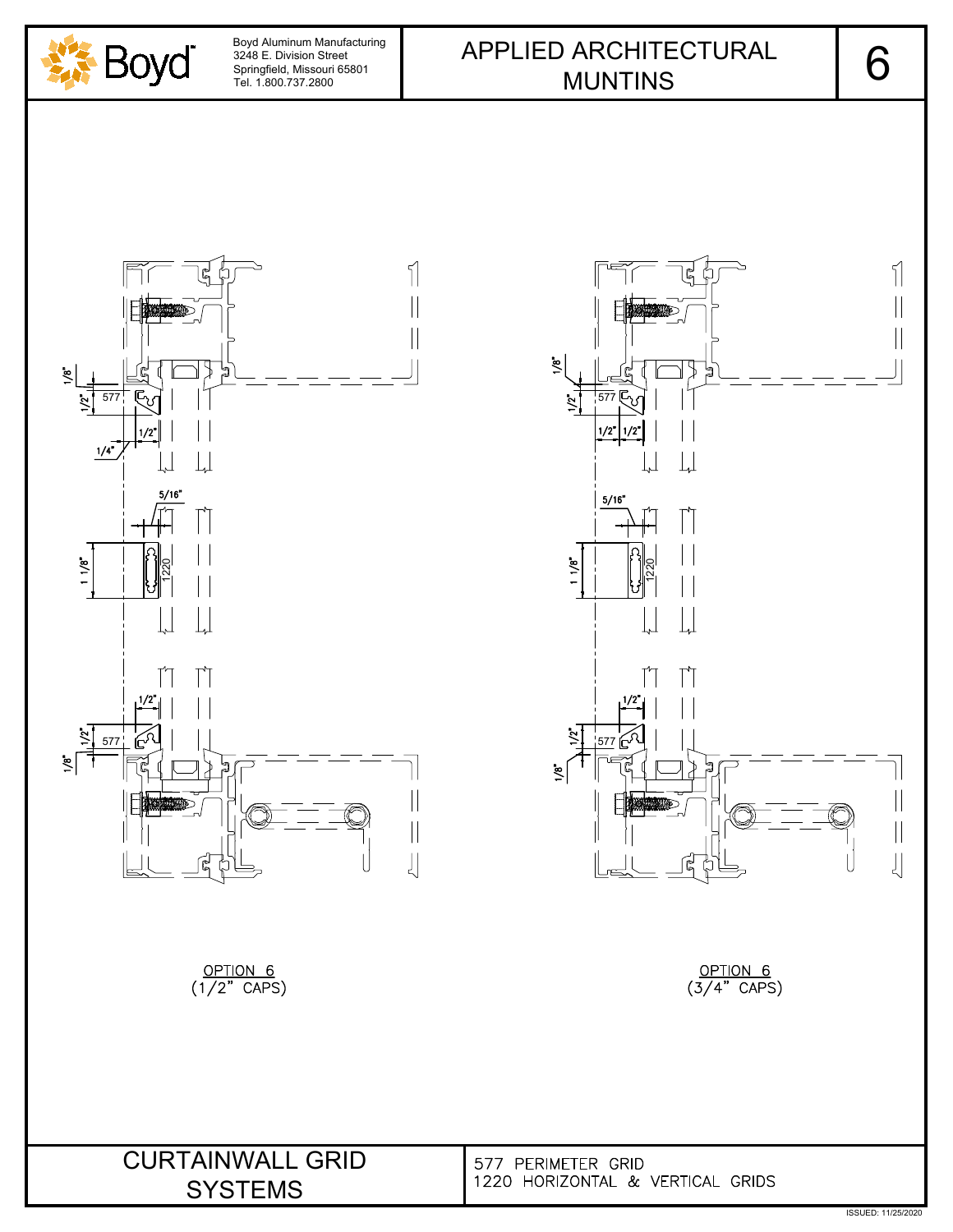

## APPLIED ARCHITECTURAL | 7 MUNTINS



 $\sqrt{ }$  $\left|\right|$  $\tilde{\mathbf{z}}$ 577년5세 |  $\overline{2}$  $\lfloor \rfloor$  $\overline{\phantom{a}}$  $\frac{1}{2}$  $\big\} \big\vert$  $\begin{array}{c} \hline \end{array}$  $\left\lfloor \right\rfloor$ 

OPTION 7<br>(3/4" CAPS)

SYSTEMS

CURTAINWALL GRID 577 PERIMETER GRID<br>SYSTEMS 861 HORIZONTAL OR VERTICAL GRIDS (NO CROSSING)

7